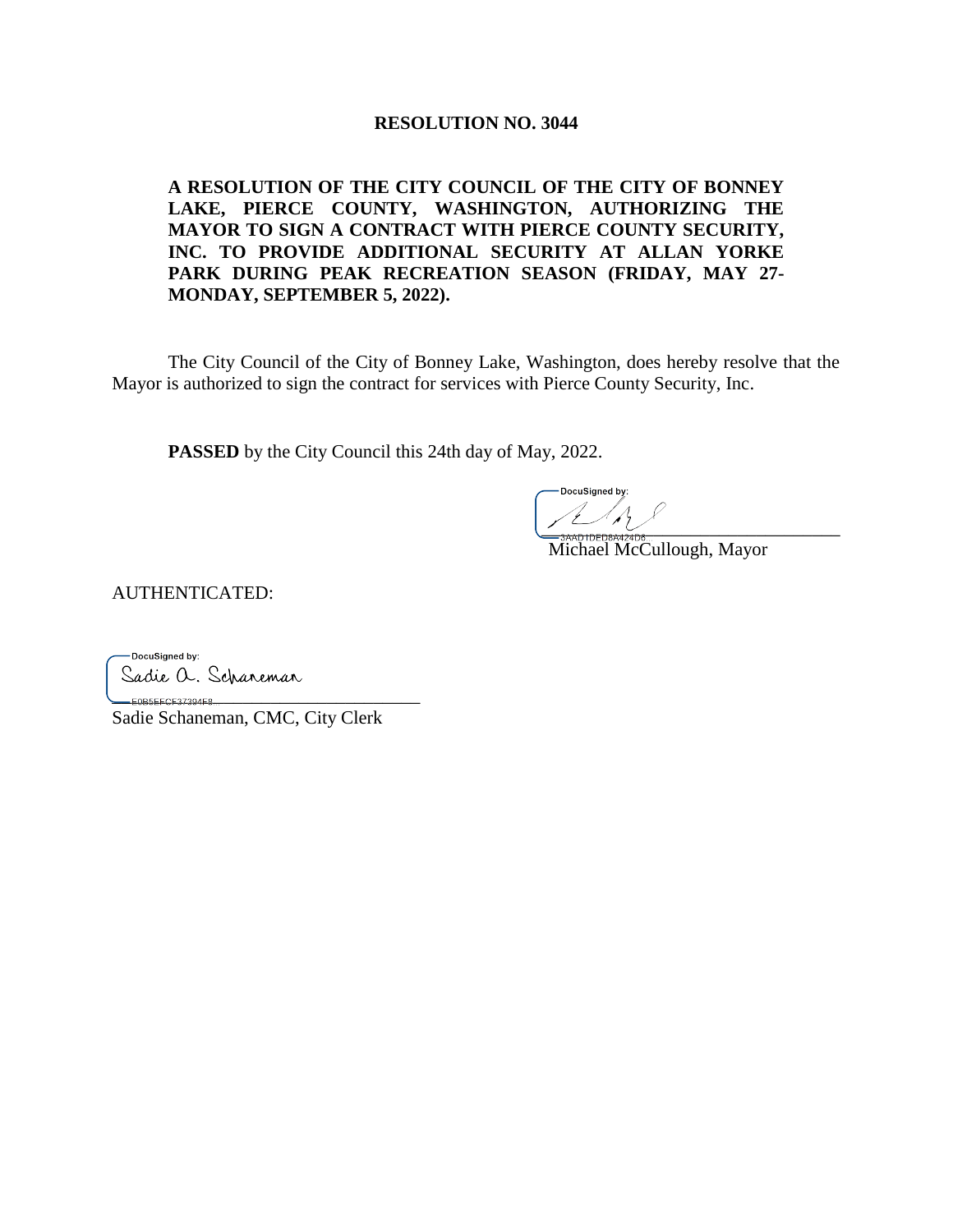## City of Bonney Lake **City Council Agenda Bill (AB)**

| <b>Department / Staff Member:</b>                                                                                                                                                                                                                                                                                                                                                                                            | <b>Meeting/Workshop Date:</b>                   |                                         | <b>Agenda Bill Number:</b>               |                                                     |  |  |  |  |  |
|------------------------------------------------------------------------------------------------------------------------------------------------------------------------------------------------------------------------------------------------------------------------------------------------------------------------------------------------------------------------------------------------------------------------------|-------------------------------------------------|-----------------------------------------|------------------------------------------|-----------------------------------------------------|--|--|--|--|--|
| Bryan Jeter, Chief of Police                                                                                                                                                                                                                                                                                                                                                                                                 | May 24, 2022                                    |                                         | AB22-68                                  |                                                     |  |  |  |  |  |
| <b>Agenda Item Type:</b>                                                                                                                                                                                                                                                                                                                                                                                                     | <b>Ordinance/Resolution Number:</b>             |                                         | <b>Councilmember Sponsor:</b>            |                                                     |  |  |  |  |  |
| Resolution                                                                                                                                                                                                                                                                                                                                                                                                                   | 3044                                            |                                         |                                          |                                                     |  |  |  |  |  |
| <b>Agenda Subject:</b><br>Contract with Pierce County Security, Inc.                                                                                                                                                                                                                                                                                                                                                         |                                                 |                                         |                                          |                                                     |  |  |  |  |  |
| Full Title/Motion: A Resolution Of The City Council Of The City Of Bonney Lake, Pierce County, Washington, Authorizing<br>The Mayor To Sign A Contract With Pierce County Security, Inc. To Provide Additional Security At Allan Yorke Park During<br>Peak Recreation Season (Friday, May 27 - Monday, September 5, 2022).                                                                                                   |                                                 |                                         |                                          |                                                     |  |  |  |  |  |
| <b>Administrative Recommendation:</b><br>Approve                                                                                                                                                                                                                                                                                                                                                                             |                                                 |                                         |                                          |                                                     |  |  |  |  |  |
| Background Summary: Allan Yorke Park security continues to be a top priority. Implementing a security contract with Pierce<br>County Security to conduct bag checks, limit the amount of people in the park and address minor violations of park rules will<br>ensure a safe environment for guests of the park. Having security at AYP the past two seasons has reduced the problems at the<br>park.<br><b>Attachments:</b> |                                                 |                                         |                                          |                                                     |  |  |  |  |  |
|                                                                                                                                                                                                                                                                                                                                                                                                                              | <b>BUDGET INFORMATION</b>                       |                                         |                                          |                                                     |  |  |  |  |  |
| <b>Budget Amount</b><br>\$75,000<br><b>Budget Explanation:</b>                                                                                                                                                                                                                                                                                                                                                               | <b>Current Balance</b>                          | <b>Required Expenditure</b><br>\$75,000 | <b>Budget Balance</b><br>Х               | <b>Fund Source</b><br>General<br>Utilities<br>Other |  |  |  |  |  |
|                                                                                                                                                                                                                                                                                                                                                                                                                              |                                                 |                                         |                                          |                                                     |  |  |  |  |  |
|                                                                                                                                                                                                                                                                                                                                                                                                                              | <b>COMMITTEE, BOARD &amp; COMMISSION REVIEW</b> |                                         |                                          |                                                     |  |  |  |  |  |
| <b>Council Committee:</b><br>Finance                                                                                                                                                                                                                                                                                                                                                                                         |                                                 | <i>Approvals:</i>                       |                                          | Yes<br>N <sub>0</sub>                               |  |  |  |  |  |
|                                                                                                                                                                                                                                                                                                                                                                                                                              |                                                 | Chair Councilmember                     | Justin Evans                             |                                                     |  |  |  |  |  |
| Committee Date: May 10, 2022                                                                                                                                                                                                                                                                                                                                                                                                 |                                                 | Councilmember                           | Gwendolyn Fullerton                      |                                                     |  |  |  |  |  |
| <b>Forwarded to:</b><br><b>Commission/Board Review:</b><br><b>Hearing Examiner Review:</b>                                                                                                                                                                                                                                                                                                                                   |                                                 | Councilmember<br><b>Consent Agenda:</b> | Angela Baldwin<br>Yes<br>No              |                                                     |  |  |  |  |  |
|                                                                                                                                                                                                                                                                                                                                                                                                                              | <b>COUNCIL ACTION</b>                           |                                         |                                          |                                                     |  |  |  |  |  |
| May 10, 2022<br>Workshop Date(s):                                                                                                                                                                                                                                                                                                                                                                                            |                                                 | Public Hearing Date(s):                 |                                          |                                                     |  |  |  |  |  |
| Meeting Date(s):<br>May 24, 2022                                                                                                                                                                                                                                                                                                                                                                                             |                                                 | Tabled to:                              |                                          |                                                     |  |  |  |  |  |
| <b>APPROVALS</b>                                                                                                                                                                                                                                                                                                                                                                                                             |                                                 |                                         |                                          |                                                     |  |  |  |  |  |
| Director:                                                                                                                                                                                                                                                                                                                                                                                                                    | Mayor:                                          |                                         | Date Reviewed by                         |                                                     |  |  |  |  |  |
| <b>Bryan Jeter</b>                                                                                                                                                                                                                                                                                                                                                                                                           | MM                                              |                                         | <b>City Attorney:</b><br>(if applicable) |                                                     |  |  |  |  |  |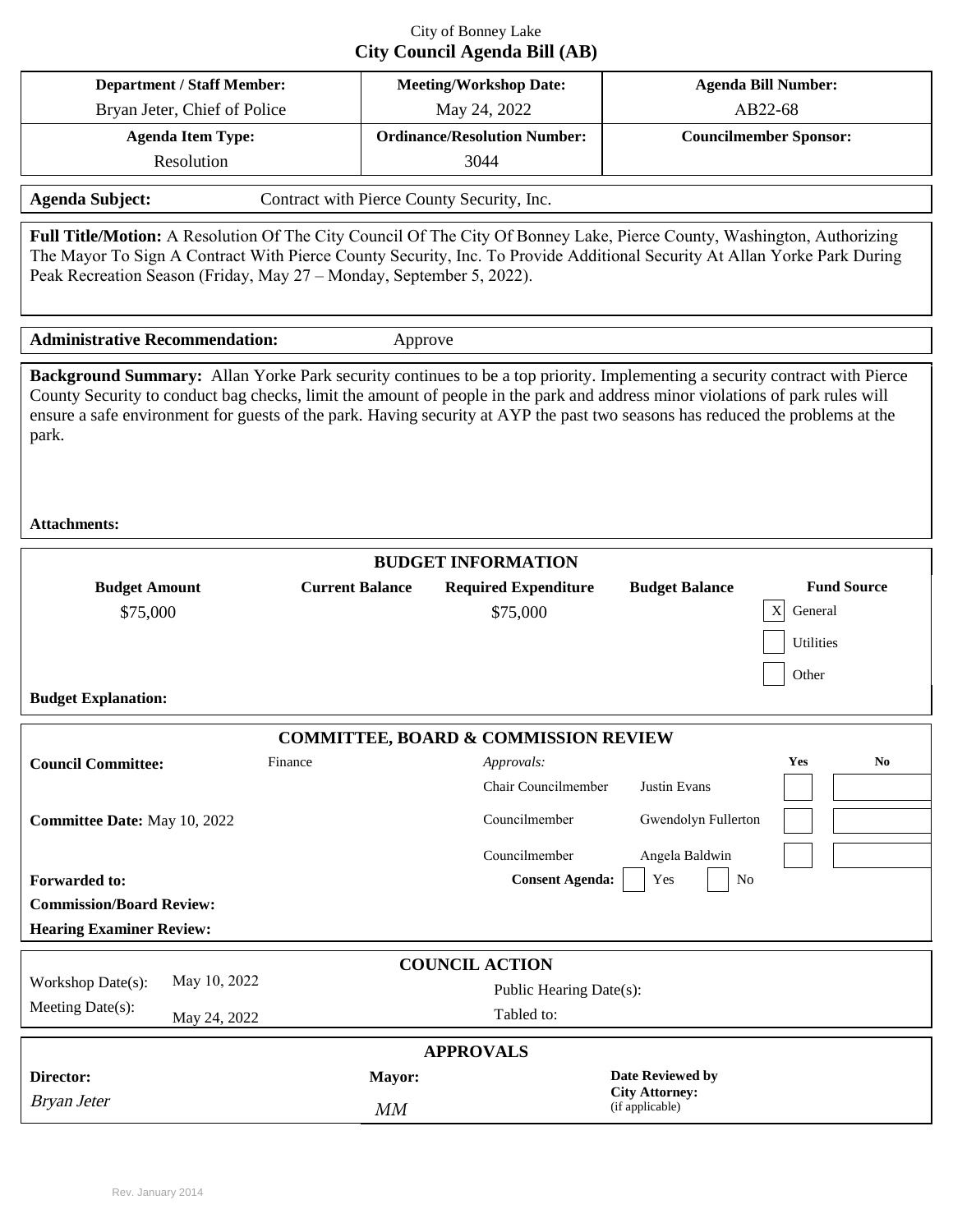|                                                                                                                                                                                                                                                                                                                                                                                | Pierce County Security, Inc.<br><u> Pacific Coast Security</u><br>2002 99th Street East, Tacoma, WA 98445 253/535-4433 phone, 253/535-0747 facsimile www.pcswa.com                                                                                                                                                                                                                                                                                                                                                                                                                                                                                                                                                                                                                          |                                                                           |                        |                      |      |  |  |  |  |
|--------------------------------------------------------------------------------------------------------------------------------------------------------------------------------------------------------------------------------------------------------------------------------------------------------------------------------------------------------------------------------|---------------------------------------------------------------------------------------------------------------------------------------------------------------------------------------------------------------------------------------------------------------------------------------------------------------------------------------------------------------------------------------------------------------------------------------------------------------------------------------------------------------------------------------------------------------------------------------------------------------------------------------------------------------------------------------------------------------------------------------------------------------------------------------------|---------------------------------------------------------------------------|------------------------|----------------------|------|--|--|--|--|
|                                                                                                                                                                                                                                                                                                                                                                                |                                                                                                                                                                                                                                                                                                                                                                                                                                                                                                                                                                                                                                                                                                                                                                                             |                                                                           |                        | Ops:                 | Sch: |  |  |  |  |
| Robert S. McPherson, CPP Date: April 11, 2022 Time: 1:33 PM<br>Name:                                                                                                                                                                                                                                                                                                           |                                                                                                                                                                                                                                                                                                                                                                                                                                                                                                                                                                                                                                                                                                                                                                                             |                                                                           |                        | <b>CLIENT NUMBER</b> |      |  |  |  |  |
|                                                                                                                                                                                                                                                                                                                                                                                |                                                                                                                                                                                                                                                                                                                                                                                                                                                                                                                                                                                                                                                                                                                                                                                             | 11921                                                                     |                        |                      |      |  |  |  |  |
|                                                                                                                                                                                                                                                                                                                                                                                | <b>ACCOUNT:</b>                                                                                                                                                                                                                                                                                                                                                                                                                                                                                                                                                                                                                                                                                                                                                                             | Bonney Lake, City of - at Alan Yorke Park - Bonney Lake Police Department |                        |                      |      |  |  |  |  |
| Site                                                                                                                                                                                                                                                                                                                                                                           | <b>LOCATION:</b>                                                                                                                                                                                                                                                                                                                                                                                                                                                                                                                                                                                                                                                                                                                                                                            | 7203 W Tapps Highway East, Bonney Lake, WA 98391                          |                        |                      |      |  |  |  |  |
|                                                                                                                                                                                                                                                                                                                                                                                | <b>Chief James Keller</b><br>NAME:                                                                                                                                                                                                                                                                                                                                                                                                                                                                                                                                                                                                                                                                                                                                                          | <b>OFFICE PHONE:</b>                                                      | 253 447 3226           | <b>FAX</b>           |      |  |  |  |  |
|                                                                                                                                                                                                                                                                                                                                                                                | <b>WEB SITE:</b>                                                                                                                                                                                                                                                                                                                                                                                                                                                                                                                                                                                                                                                                                                                                                                            | kellerj@ci.bonney-lake.wa.us                                              |                        |                      |      |  |  |  |  |
|                                                                                                                                                                                                                                                                                                                                                                                | CORP. ENTITY:                                                                                                                                                                                                                                                                                                                                                                                                                                                                                                                                                                                                                                                                                                                                                                               | <b>CORP PHONE:</b>                                                        |                        |                      |      |  |  |  |  |
| $\rm{g}$                                                                                                                                                                                                                                                                                                                                                                       | <b>ADDRESS:</b>                                                                                                                                                                                                                                                                                                                                                                                                                                                                                                                                                                                                                                                                                                                                                                             |                                                                           | <b>CORP FAX:</b>       |                      |      |  |  |  |  |
| $_{\rm{Bill}}$                                                                                                                                                                                                                                                                                                                                                                 | <b>Bonney Lake Police Department</b><br><b>STATEMENT TO:</b>                                                                                                                                                                                                                                                                                                                                                                                                                                                                                                                                                                                                                                                                                                                                | <b>BILLING PH:</b>                                                        |                        |                      |      |  |  |  |  |
|                                                                                                                                                                                                                                                                                                                                                                                | 18421 Veterans Memorial Drive East, Bonney Lake, WA 98391<br><b>ADDRESS:</b>                                                                                                                                                                                                                                                                                                                                                                                                                                                                                                                                                                                                                                                                                                                |                                                                           |                        |                      |      |  |  |  |  |
|                                                                                                                                                                                                                                                                                                                                                                                | <b>COMMENT:</b><br><b>Scheduled from Memorial Day to Labor Day 2022</b>                                                                                                                                                                                                                                                                                                                                                                                                                                                                                                                                                                                                                                                                                                                     | <b>TAX ZONE:</b><br><b>Bonney Lake</b>                                    |                        |                      |      |  |  |  |  |
| Misc.                                                                                                                                                                                                                                                                                                                                                                          | <b>EMERGENCY CONTACT:</b>                                                                                                                                                                                                                                                                                                                                                                                                                                                                                                                                                                                                                                                                                                                                                                   |                                                                           |                        |                      |      |  |  |  |  |
|                                                                                                                                                                                                                                                                                                                                                                                | <b>STRAIGHT TIME RATE:</b>                                                                                                                                                                                                                                                                                                                                                                                                                                                                                                                                                                                                                                                                                                                                                                  | \$40.00                                                                   | <b>OVER TIME RATE:</b> | \$60.00              |      |  |  |  |  |
| Unless paid in advance, all charges shall be due and immediately payable upon submission of each invoice including any sales, use or similar taxes and any interest and/or penalties. The<br>time and terms of payment are of the essence. Client agrees to pay all attorney's fees and costs which may be incurred in connection with the collection of any past due amounts. |                                                                                                                                                                                                                                                                                                                                                                                                                                                                                                                                                                                                                                                                                                                                                                                             |                                                                           |                        |                      |      |  |  |  |  |
| Pierce County Security, Inc. (PCS) PCS shall not be liable for failure to provide the services covered by this Authorization due to any cause beyond PCS' control, nor for any special,<br>consequential or incidental damages, or loss of profits.                                                                                                                            |                                                                                                                                                                                                                                                                                                                                                                                                                                                                                                                                                                                                                                                                                                                                                                                             |                                                                           |                        |                      |      |  |  |  |  |
| agreement                                                                                                                                                                                                                                                                                                                                                                      | Client acknowledges that PCS is not an insurer. The amounts payable to PCS hereunder are based solely upon the value of the services rendered under this Authorization and are unrelated<br>to the value of the Client's property, or the property of others, located in or about client's premise. Client acknowledges that PCS does not have any specific knowledge of Client's premises<br>or of any personal property or fixtures in Client's premises or the value of any of the aforesaid or of any person or persons that are or may be in or about Client's premises. Each party shall<br>defend, indemnify, and hold harmless the other party and its officers, agents, and employees from all claims arising out of the indemnifying party's performance of its duties under this |                                                                           |                        |                      |      |  |  |  |  |
|                                                                                                                                                                                                                                                                                                                                                                                | If client requires PCS to enroll and/or register with third party Vendor Administrator for the handling of certificates of insurance, federal tax identification, state unemployment, state labor<br>and industries, and/or any other similar type of administrative duty PCS shall pass on directly the cost of such enrollment and/or registration as a line item cost on the next invoice. If such<br>enrollment and/or registration takes an excessive amount of PCS administrative time then that administrative cost will also be passed along.                                                                                                                                                                                                                                       |                                                                           |                        |                      |      |  |  |  |  |

This Authorization represents the entire agreement between the parties and no other agreements, understandings or representations, whether oral or written, have been made or relied upon by either party. No modifications or changes can be made unless PCS agrees to such in writing.

PCS reserves the right to terminate the services immediately and without prior notice, upon default by Client in the payment of any monies due PCS or upon the bankruptcy or insolvency of Client. PCS may terminate this agreement, without cause, upon 3 days prior written notice to Client.

Client and PCS agree that all contracts, correspondence, addendum, and other written material transmitted by Mail, Fax, e-mail, and/or any other means of commonly accepted communications shall be legally binding upon both parties.

In the event this Agreement is submitted to the Client for the Client's signature, and service is accepted and being provided, this Agreement will, in its entirety, be binding and in full force unless otherwise expressed in writing

Except as provided in this agreement, Client agrees that it will not directly or indirectly hire or employ any PCS employee currently employed by PCS and within one (1) year following the last day on which PCS employed such person nor within one (1) year following the termination of this agreement. PCS is not an employment agency and has expenses in recruiting, training and licensing of its employees. Furthermore a successor security contractor shall not hire or employ any PCS employee to provide services for the Client. Any breach of such provision shall result in a payment by the client to PCS of \$3,000.00 for each employee and \$4,000.00 for each supervisor so employed.

If Client schedules hours on New Year's Day, Independence Day, Thanksgiving, Christmas Day, Memorial Day, President's Day, and/or Labor Day it is understood that they will be charged the time and a half rate. This rate may also be charged on the days before and/or after the holiday based upon PCS's discretion.

The services provided under this Agreement are solely for the benefit of Client and neither this Agreement nor any services rendered hereunder confer any rights on any other party as a third party beneficiary, or otherwise.

Client hereby waives any **Docusion ed by** subrogation. Please return signed fax to 253-535-0747.

| Client Signature               |                                                     | Title                         | Mayor-City of Bonney 14%2022   10:10 AM PDT |  |
|--------------------------------|-----------------------------------------------------|-------------------------------|---------------------------------------------|--|
| Printed Name of Signing Client | Michael McCullough                                  |                               |                                             |  |
| PCS Authorized Agent           | 2. mal<br>Robert S. McPherson, CPP                  | Title Contracts Administrator | Date Monday, April 11, 2022                 |  |
| $\Box$ Faxed on                | $\boxtimes$ E-Mailed on March 3, 2022               | Mailed on                     | <b>Hand Delivered on</b>                    |  |
|                                | Whore did you find out about PCS Sequrity Services: |                               |                                             |  |

**Where did you find out about PCS Security Services:** 

 $\overline{\mathcal{A}}$